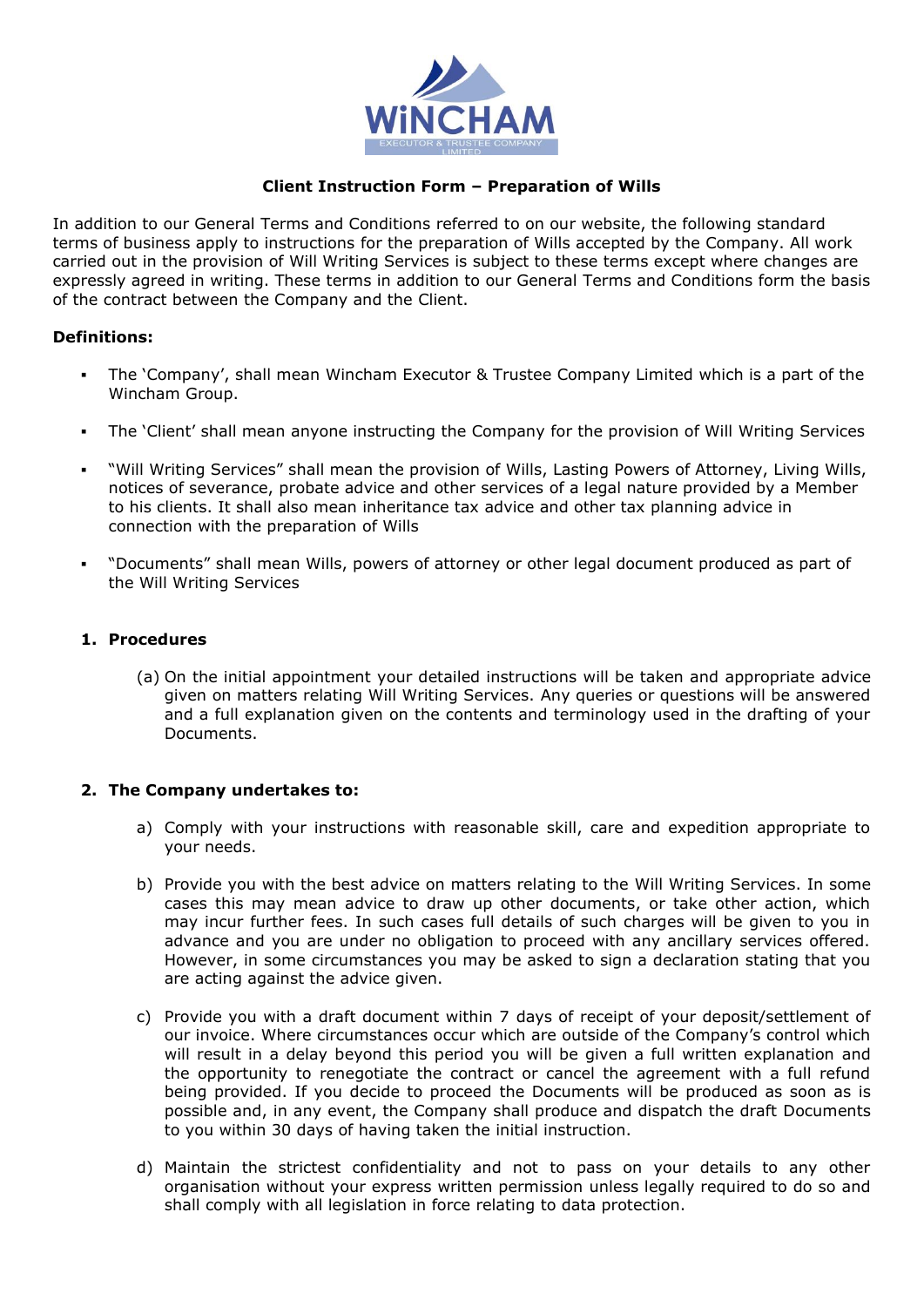

- e) Refund any money paid in respect of the preparation of your Will(s) should you change your mind within 7 days from the date of taking your instructions, providing that draft documentation has not been despatched. After the expiration of this period the Company reserves the right to charge you for the advice given and for any work already carried out on your behalf and in accordance with your signed instructions. An itemised bill will be produced for any charge falling due under this term.
- f) Hold any money received from a Client in advance of the preparation of your Documents in a separate client account until the Will Writing Services have been carried out in accordance with your instructions.
- g) Offer a chargeable attestation service that supervises the signing and witnessing of your Documents at your home or office. The Company will not take responsibility for ensuring the validity of your Documents where the attestation service has not been taken up and the execution supervised by an agent of the Company. The signing of your Documents must be carried out according to the law of England and Wales in order for your Documents to be valid. All Documents will be supplied to you with full written instructions of how these should be completed.
- h) Where the Company offers a Will storage service, the Company does not accept any liability or obligation to advise you of any changes in legislation or taxation which may affect you either directly or indirectly and may necessitate a review of your Documents. Any Will should be reviewed every three years and on the occasion of any material change in your circumstances, such as divorce, marriage, the birth of children or the inheritance of a large sum of money etc.

### **3. Your Obligations are:**

- a) To disclose all relevant facts and answers to all the questions asked to allow the Company to provide accurate advice and to produce an effective legal Document. The Company shall not accept liability in respect of information which was not disclosed, and therefore not documented by the person taking your instructions, and which comes to light at a later date as being of relevance and which may effect the validity or content of your Documents or advice given.
- b) To read through the draft Documents provided, to confirm that they correctly reflect your wishes as to the distribution of your estate and that the names and addresses of the persons mentioned in your Documents are correct, adding any missing data not supplied at the time of taking your instructions.
- c) To return the Documents together with any amendments to the Company as soon as possible. If you fail to return the Documents to the Company, the Company shall accept no liability for the draft Documents. The Company shall not be responsible for any delay due to your failure to comply with the above.
- d) To notify the Company if you do not receive your draft Documents within two weeks of the first appointment, unless otherwise agreed.
- e) To pay the fee due for the provision of Will Writing Services in full and in accordance with the terms of our invoice.
- f) If you are having the attestation service, you should arrange for the witnesses to be present at the time of the execution of your Will.